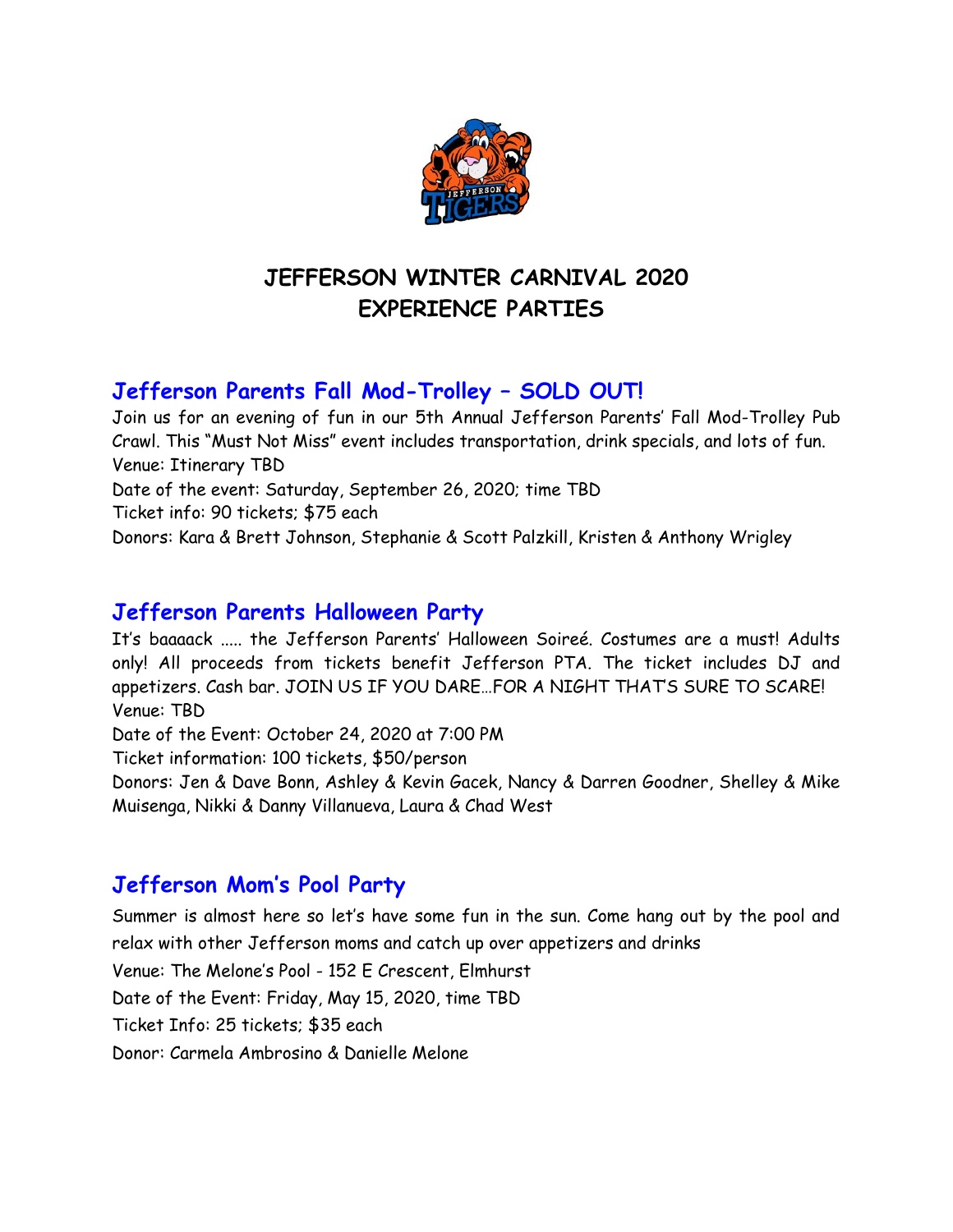### **Kids Baking Party with Chef Bissell**

Have fun making treats with your friends. Your child gets to bake cupcakes and make buttercream frosting. With some basic decorating techniques taught by Chef Bissell, the children will decorate the cupcakes and some premade cookies. Icing and cookies will be prepared ahead of time. Each child will take home a decorated cupcake, a decorated cookie, and recipes for the cupcakes and buttercream. Venue: Bissell House

Date of the Event: March 14, 2020 1-3PM Ticket info: 14 tickets, \$20 each Donor: Jill Bissell

#### **Day Off Pik a Pot n Paint Pizza Party**

Kids will get to paint a ceramic mug and create their own custom design that they get to take home after it is kiln dried. Pizza, friends and fun are all part of the experience. Venue: Pik a Pot n Paint Date of the Event: Friday, April 10th, 2020; 12-2PM Ticket info: 25 tickets, \$20 each Donor: Jen Bullock & Erin Nolan & Pik a Pot n Paint

## **Backyard movie night Grades K-2**

Summer is the perfect time for an outdoor movie night. Fun movie, snacks, popcorn, candy and water will be served… and maybe a cold treat at the end of the night.

Venue: Messina Backyard Date of the Event: TBD, warm summer night, after sunset Ticket info: 30 tickets, \$20 each Donor: Nancy & Darren Goodner, Jackie & Peter Messina

#### **Backyard movie night Grades 3-5**

Summer is the perfect time for an outdoor movie night. Fun movie, snacks, popcorn, candy and water will be served… and maybe a cold treat at the end of the night. Venue: Messina Backyard Date of the Event: TBD, warm summer night, after sunset Ticket info: 30 tickets, \$20 each Donor: Nancy & Darren Goodner, Jackie & Peter Messina